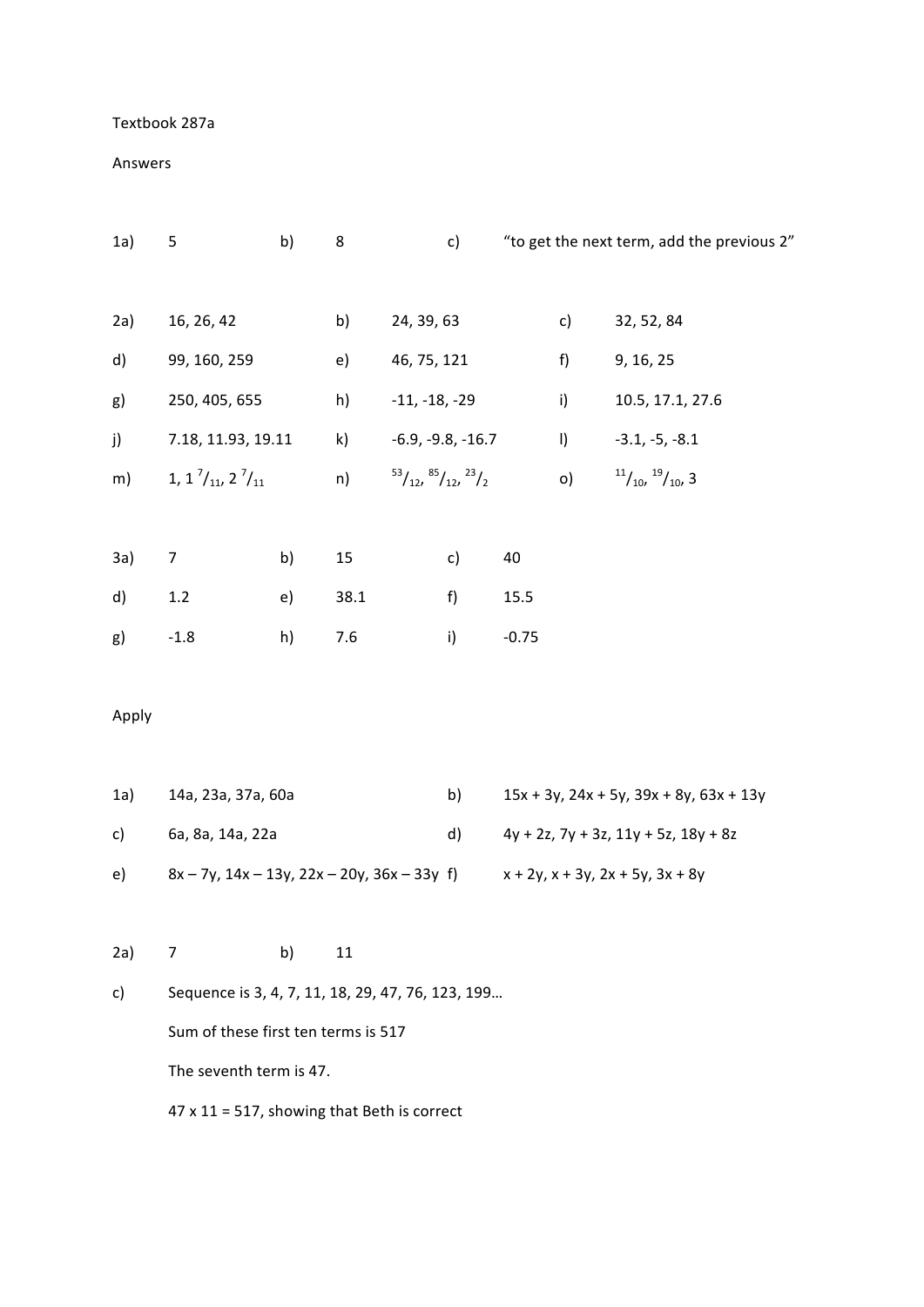3)  $1^{st}$  Term:  $x$ 

2<sup>nd</sup> Term: y  $3^{rd}$  Term:  $x + y$ 

 $4^{th}$  Term:  $x + y + y = x + 2y$ 

The sequence continues:  $2x + 3y$ ,  $3x + 5y$ ,  $5x + 8y$ ,  $8x + 13y$ ,  $13x + 21y$ ,  $21x + 34y$ 

Sum of the first  $10$  terms =  $55x + 88y$ 

11 times the  $7^{th}$  term =  $11(5x + 8y) = 55x + 88y$ 

4)